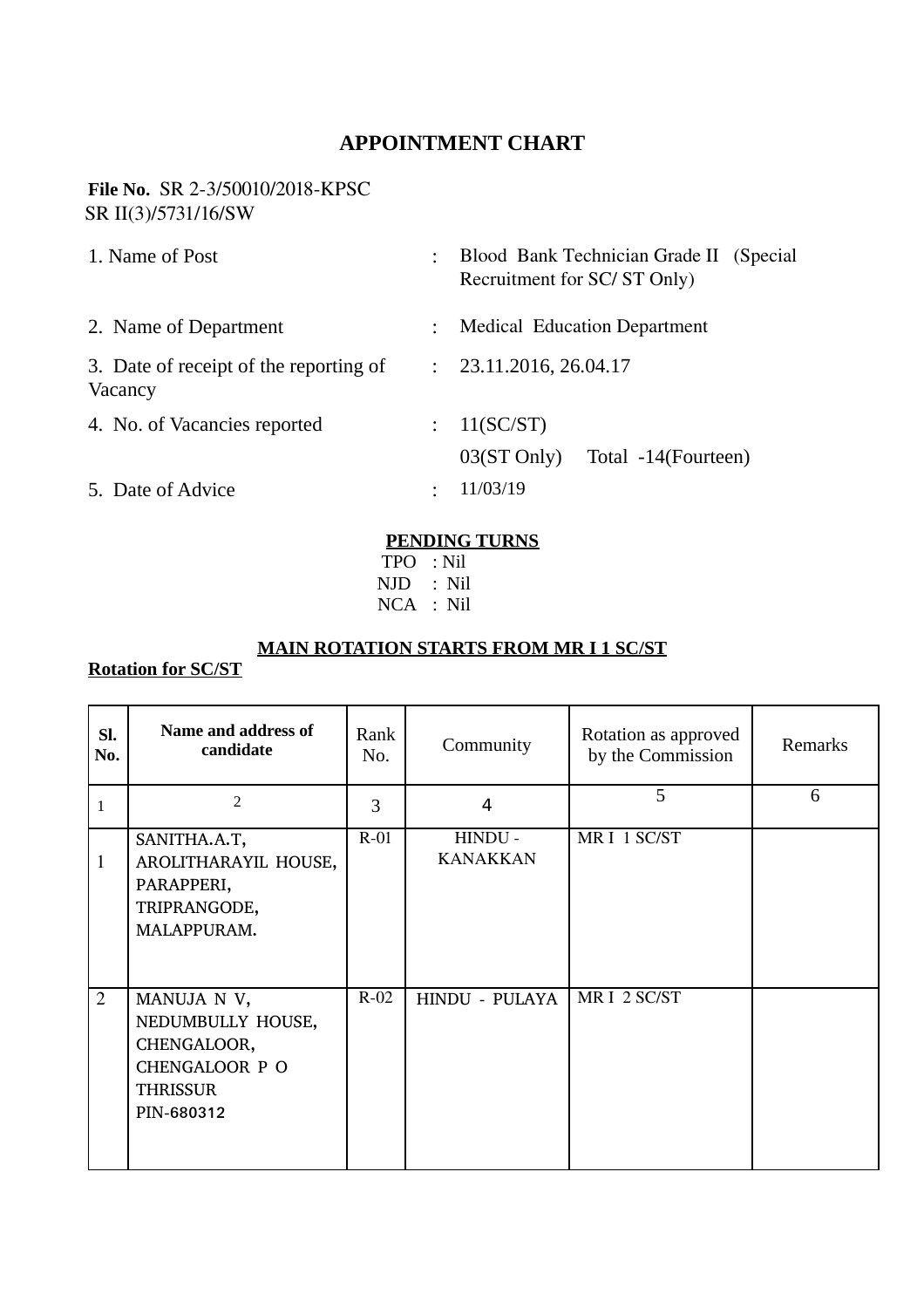| 3               | SUMITHA P K,<br>PICHANATTU,<br>MALEKADU,<br>UDAYAMPEROOR,<br>ERNAKULAM,<br>PIN-682307                           | $R-03$          | HINDU - PULAYA                 | MRI 3 SC/ST |  |
|-----------------|-----------------------------------------------------------------------------------------------------------------|-----------------|--------------------------------|-------------|--|
| $\overline{4}$  | ANUDEV D S,<br>D S MANDIRAM,<br>CHAIKULAM,<br>VEERANAKAVU P O,<br>TRIVANDRUM - 695572                           | $R-04$          | HINDU -<br><b>CHERAMAR</b>     | MRI 4 SC/ST |  |
| $5\overline{)}$ | SURABHI S,<br>S S NIVAS,<br>PIRAVUNTHUR VIA,<br><b>ACHENCOIL</b><br>KOLLAM - 689696                             | $R-01$<br>(S/L) | HINDU-MALAI<br><b>PANDARAM</b> | MRI 5 ST    |  |
| 6               | SURABHI SURENDRAN,<br>PARAPPURATH HOUSE,<br>AMBALAPAD,<br>KUDUKAD P O<br>THRISSUR, 680028                       | $R-05$          | <b>HINDU</b><br>-PERUMANNAN    | MRI 6 SC/ST |  |
| $\tau$          | SANSI P K,<br>CHAITHRAM,<br>KOYILANDY,<br><b>MOODADI</b><br>KOZHIKODE - 673325                                  | $R-06$          | HINDU -<br><b>PULAYAN</b>      | MRI 7 SC/ST |  |
| 8               | GREESHMA V K,<br><b>VADAKKEKKARA</b><br>HOUSE,<br>VELAPPAYA,<br>MEDICAL COLLEGE P O<br><b>THRISSUR - 680596</b> | $R-07$          | HINDU - PULAYA                 | MRI 8 SC/ST |  |